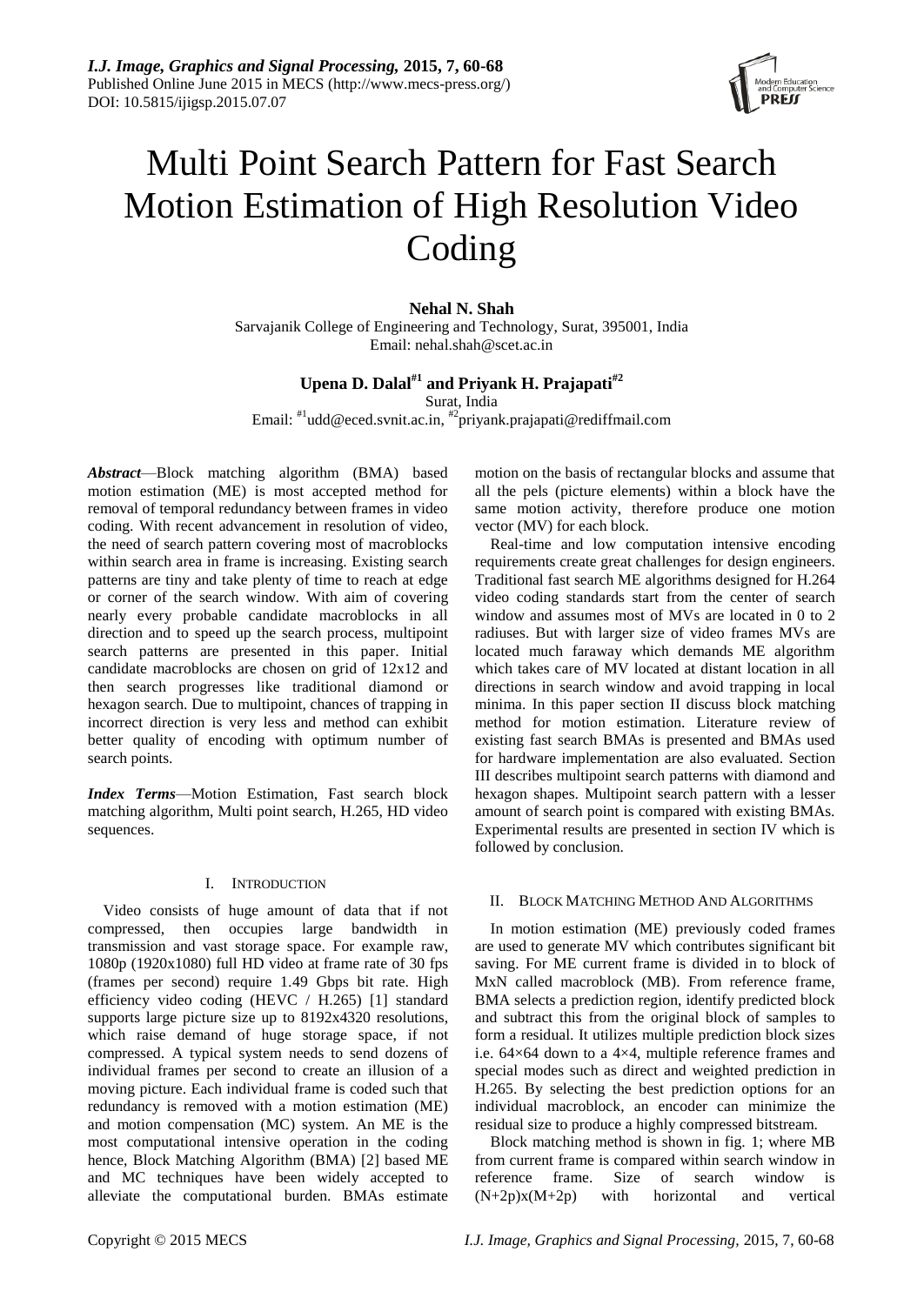displacement  $dx=dy=\{-p,p\}$ . A similarity measure is calculated for all candidate MBs in the search window and the correlation corresponding to the largest similarity becomes the best match of the block under consideration in current frame. The relative position between the block and its best match gives the motion vector. Different matching criterions (cost function) have been proposed in the literature to calculate the distortion between the blocks are MSE (Mean Square Error), MAD (Mean absolute difference) and SAD (Sum of Absolute Difference). SAD is mostly used in video processing techniques because of its less computational complexity than MSE and MAD.

Full search block matching algorithm (FSBMA) is highly computational intensive operation as there are  $(2p)$  $+ 1$ <sup>2</sup> CMBs to be matched for each current MB to deliver global optimum solution with good accuracy. To overcome this drawback, fast BMAs have been developed which lighten the computational burden. Simple methods with fixed number of iterations like TSS [3] and 4SS [4] are not suitable for identifying motion everywhere in the search window therefore methods with unrestricted iterations are proposed. Block based gradient decent search (BBGDS) [5] use square pattern in grid of 3x3. Diamond Search (DS) [6] [7] and Hexagon Search (HEXBS) [8] use diamond and hexagon shapes in grid of 5x5 and finally use small diamond shape in grid of 3x3. For reduction in number of search points, at cost of quality of encoding, modified version of DS and HEXBS are available as Cross Diamond Search (CDS) [9], Directional Diamond Search (DDS) [10], Cross Diamond Hexagonal search (CDHS) [11], Predict Hexagon Search (PHS) [12] etc. All these search patterns are really little for HD video sequences hence take lot of time to reach at distant location in search window.



Fig.1. Block matching method

BMAs like Efficient Three Step Search (E3SS) [13] choose among TSS and small diamond. Hybrid motion compensation technique (H-MCT) [14] is based on E3SS and CDS. Switching Search Patterns (SSP) adaptively [15] [16] claims to cover wide range of motion by using combination of search patterns as well variable step size and exhibit speedup or improvement in quality of encoding at the cost of other parameter. Algorithms with switching patterns are complex in implementation and

unable to cover wide area of search window. Unsymmetrical cross Multi Hexagon grid Search (UMHS) [17] and its variant [18] covers most of area of search window and claims quality comparable to FSBMA but use several variety of search patterns and many search points. Taking into account two search paths [19] with first and second minima provides better result from error perspective at cost of almost double computation load. In directional search [20] initial search pattern covers all direction but for refining search, BBGDS is used which is slow down the search process. Fuzzy logic based TSS and 4SS are implemented in [21] [22] respectively, which demonstrate reduction in search points among actual candidate macroblocks of both methods. TSS and 4SS are archaic methods and supplementary computations are required for identification of useful candidate macroblocks using fuzzy approach.

Algorithms with highly irregular shapes and toggling search pattern based on result of previous iteration are complex in hardware realization due to access of macroblocks, several steps and additional computation involved in decision making. In hardware implementation of fast search BMAs, most of architecture uses DS, HEXBS and their variants. Architecture based on DS algorithm with 4:1 pixel sub-sampling technique is presented in [23] by Porto et al. which demonstrate fast implementation but degraded quality compared to DS due to sub-sampling. Architecture based on PHS is presented in [24] which is complex due to switching search pattern among small and large PHS. Architecture presented in [25] is configurable for mapping five different BMAs (BBGDS, DS, CDS, HEXBS, and TSS). Hardware oriented Modified Diamond Search (HMDS) [26] use two shapes having 17 and 13 search points and provides better PSNR for center biased low motion sequences.

Search patterns with repeating shape are preferred in hardware implementation. By keeping that in mind, in this paper multi point search pattern which covers wide area in search window during first step and use diamond or hexagon shape for refining search are proposed and compared for quality of video and number of search points. Hexagon shape use less number of search points compared to diamond while diamond shape provides better quality by covering MV in all directions. Hence according to requirement either of them can be employed.

#### III. MULTIPOINT SEARCH PATTERN

In multipoint search pattern, search begins from center of the search window and big diamond or big hexagon is used. As indicated in fig. 2, multipoint search pattern with big outer diamond (MPBDS) utilize grid of 12x12 and 9 search points indicated with orange color are evaluated in initial stage. Around match of first stage, diamond is created with grid of 5x5 and search progresses further as per diamond search [7] algorithm as indicated with blue color. To reduce first stage as well as remaining stage search points from 9 to 7 hexagon shape is employed in which search progresses like HEXBS [8] after initial search and called multipoint search pattern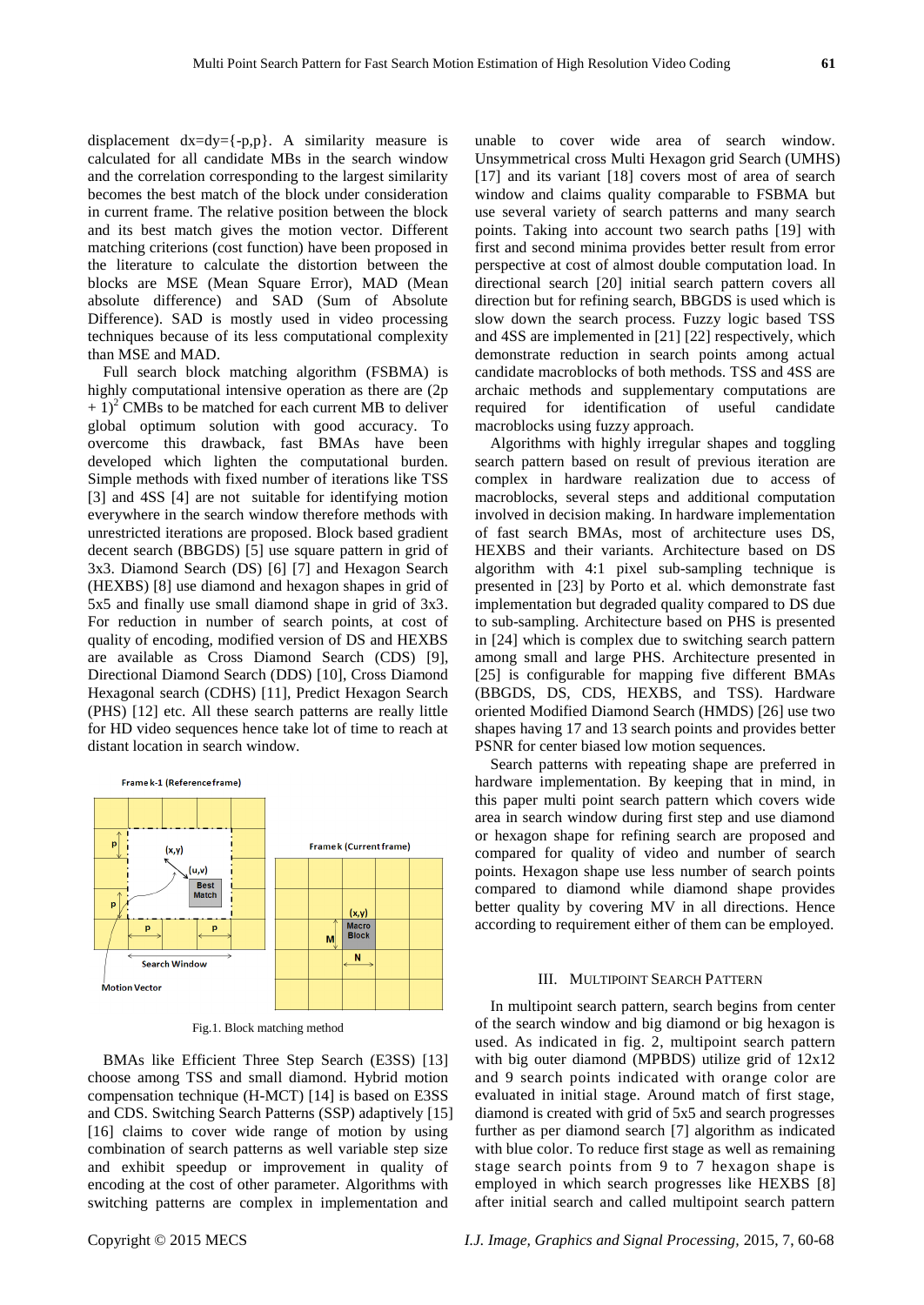with big hexagon (MPBHS) as indicated in fig. 3.

Video sequences generated during video conference or video call has low motion content and most of MVs are around center. To take care of such motion, more search points are required at the center.



Fig.2. Multipoint search pattern with big outer diamond (MPBDS)



Fig.3. Multipoint search pattern with big outer hexagon (MPBHS)

Therefore, in both the variants of multipoint search patterns, diamond and hexagon at grid of 5x5 are added around center as indicated in (MPDS) fig. 4 and (MPHS) fig. 5 respectively. Number of search points required to reach at any location in search window of  $[-16, +16]$  is indicated in fig. 6 to fig. 9 for all four variants of multi point search patterns and also compared in table 1. Among existing fast search BMAs, average number of checking points considering equal probability of MV at all locations in search area of  $[-16, +16]$  are least in HEXBS as indicated in table 1. These search points can be further reduces by using MPBHS which is variant of HEXBS. Other variants of multipoint search patterns like MPBDS, MPHS and MPDS also use relatively less search points compared to DS, PHS, UMHS, and HMDS etc. Multi point search patterns are exhaustively tested and results are presented in section IV.



Fig.4. Multipoint search with inner and big outer diamond (MPDS)



Fig.5. Multipoint search with inner and big outer hexagon (MPHS)



Fig.6. Minimum number of search points required to reach at any location in search window of [-16, +16] using MPBDS algorithm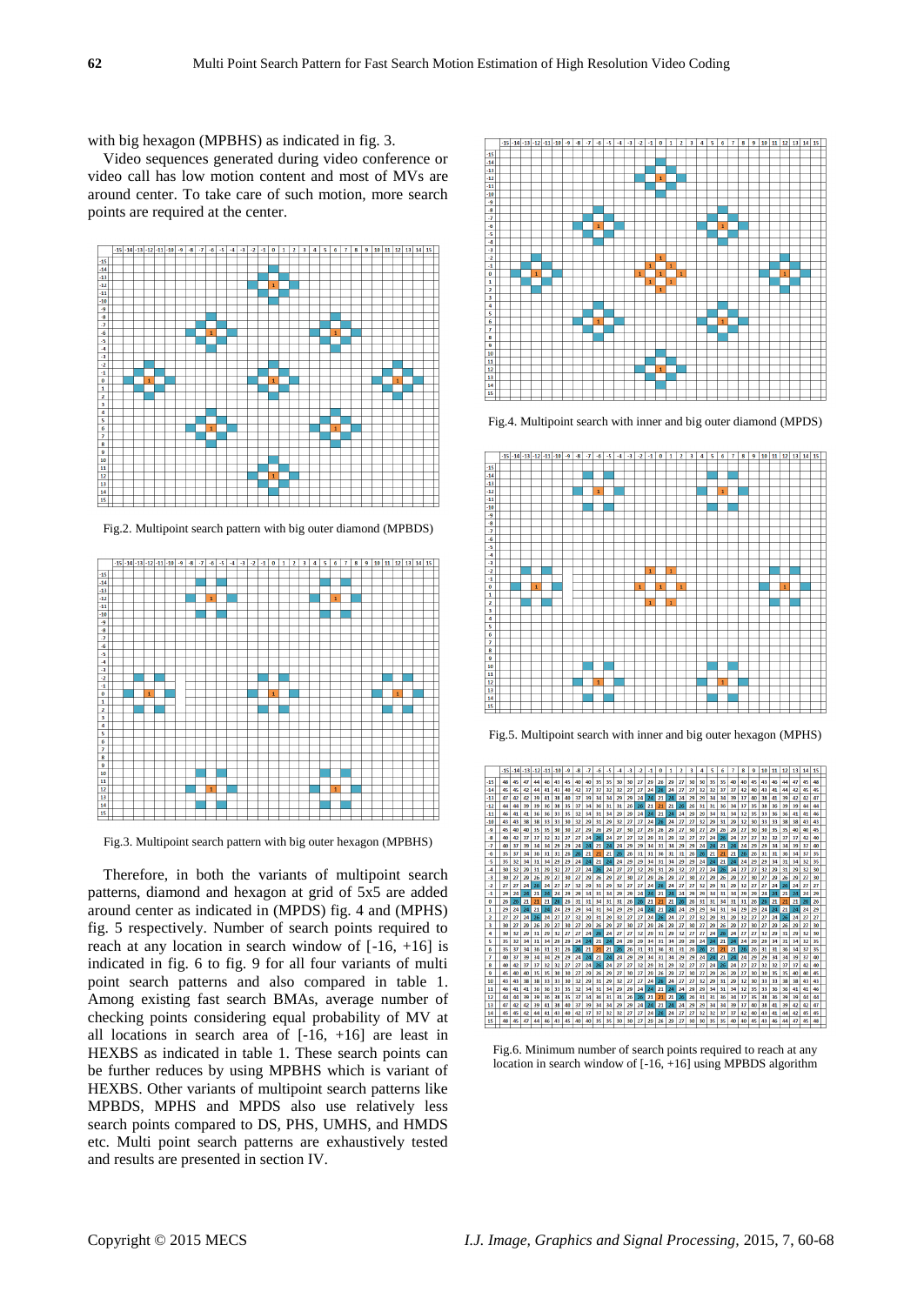

Fig.7. Minimum number of search points required to reach at any location in search window of [-16, +16] using MPDS algorithm



Fig.8. Minimum number of search points required to reach at any location in search window of [-16, +16] using MPBHS algorithm



Fig.9. Minimum number of search points required to reach at any location in search window of [-16, +16] using MPHS algorithm

#### IV. EXPERIMENTAL RESULTS

To evaluate the performance of proposed multipoint search patterns, experiments are conducted with video sequences having diverse characteristics. 14 HD resolution (1920x1080) video sequences are used form YUV video repository [27]. MB size of 8x8 and search window area is chosen as  $[-16, +16]$ . For the performance evaluation average PSNR value of the luma component, number search points required per MB and average structural similarity index (SSIM) are measured and tabulated in table 2, 3, 4 respectively. PSNR and SSIM are calculated for each frame and numbers of search points are measured for each macroblock and then their average is calculated.

Compared to HMDS, all multi point search patterns outperforms for all three measurable quantity like quality of encoding measured by PSNR as well as SSIM and number of search points. For slightly better quality in UMHS huge computation is involved as indicated in table 3. Compared to HEXBS all proposed patterns uses more number of search points due to nature of random probability of motion vectors and most of MVs are around center but in terms of quality of encoding they offer better performance compared to both DS as well as HEXBS. Bigger search area results in better quality at cost of more number of computations. By increasing search window to [-32, +32], proposed search patterns are tested and improvement in PSNR as well as increased number of computation are indicated in table 5. Average PSNR enhancement is 0.24 for all 14 sequences and computation increase is 0.56 per macroblock. For moderate to high motion sequences like pedestrian, rush\_hour and speed\_bag such improvement is significant as indicated in table. Average Y-PSNR for Speed bag, Pedestrian and Rush hour video sequences of 1080p resolution is shown in fig. 10, fig. 11 and fig. 12 respectively.

Fig. 13, fig. 14 and fig. 15 indicates number of search points required in proposed multi point search patterns in comparison with UMHS and HMDS for Speed bag, Pedestrian and Rush hour video sequences. All proposed search patterns use less number of search points in comparison with UMHS and HMDS. Similar results are available for other test sequences also.

|  |  | Table1. Comparison of required search points for various locations in search window of [-16, +16] for existing and proposed fast search BMAs |
|--|--|----------------------------------------------------------------------------------------------------------------------------------------------|
|--|--|----------------------------------------------------------------------------------------------------------------------------------------------|

| <b>Search points location</b>                                                                                                    | DS   | <b>HEXBS</b> | <b>PHS</b> | <b>UMHS</b> | <b>HMDS</b> | <b>MPDS</b> | <b>MPBDS</b> | <b>MPHS</b> | <b>MPBHS</b> |
|----------------------------------------------------------------------------------------------------------------------------------|------|--------------|------------|-------------|-------------|-------------|--------------|-------------|--------------|
| For center point $(0,0)$                                                                                                         | 13   |              |            | 109         | 21          | 21          | 21           |             | 17           |
| For corner points $(-15,-15)$ , $(-15,15)$ ,                                                                                     | 59   | 45           | 58         | 119         | 41          | 56          | 48           | 38          | 32           |
| $(15,15)$ , $(15,-15)$                                                                                                           |      |              |            |             |             |             |              |             |              |
| For Edge points $(-15,0)$ , $(15,0)$                                                                                             | 48   | 32           | 33         | 119         | 41          | 34          | 26           | 26          | 20           |
| For Edge points $(0, -15)$ , $(0, 15)$                                                                                           | 48   | 35           | 33         | 119         | 41          | 34          | 26           | 35          | 29           |
| Average number of checking Points<br>considering equal probability of MV<br>at all locations in search area of [-16,]<br>$+16$ ] | 40.2 | 29           | 34.5       | 119         | 41          | 38          | 31           | 29          | 24           |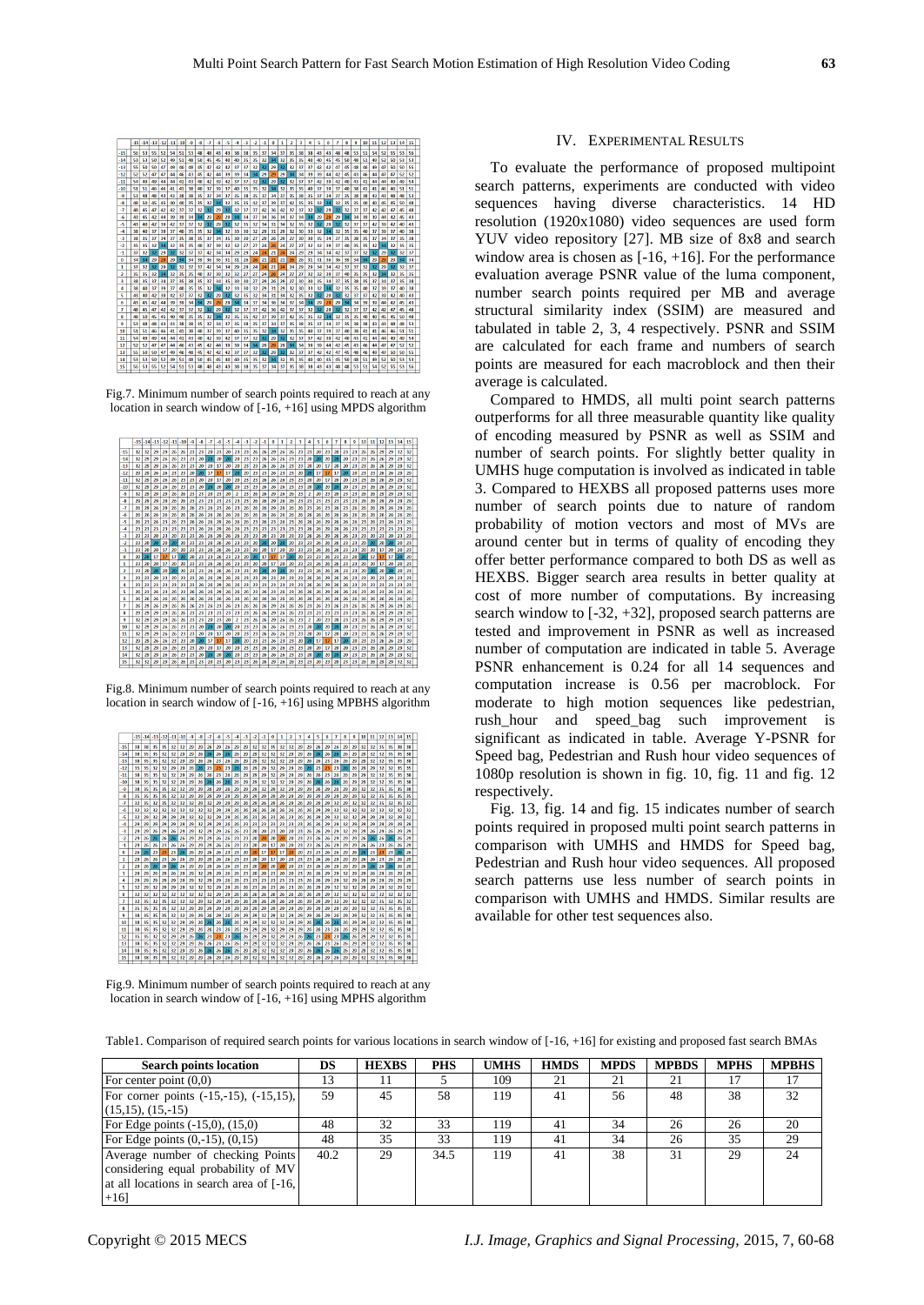|  |  |  | Table 2. Comparison of Average Y-PSNR in multipoint search patterns with existing fast search BMAs for HD sequences. |  |
|--|--|--|----------------------------------------------------------------------------------------------------------------------|--|
|  |  |  |                                                                                                                      |  |

| <b>Video Sequence</b> | DS     | <b>HEXBS</b> | <b>UMHS</b> | <b>HMDS</b> | <b>MPBHS</b> | <b>MPBDS</b> | <b>MPHS</b> | <b>MPDS</b> |
|-----------------------|--------|--------------|-------------|-------------|--------------|--------------|-------------|-------------|
| blue_sky              | 26.401 | 25.765       | 29.013      | 24.148      | 24.226       | 25.851       | 25.286      | 26.668      |
| Riverbed              | 24.377 | 24.340       | 26.616      | 25.010      | 25.808       | 25.962       | 25.931      | 26.007      |
| Station               | 35.312 | 35.009       | 35.336      | 35.003      | 33.524       | 33.951       | 34.751      | 35.156      |
| Aspen                 | 35.285 | 34.985       | 35.773      | 34.653      | 33.431       | 34.287       | 34.890      | 35.468      |
| crowd_run             | 25.861 | 25.476       | 26.436      | 25.513      | 24.094       | 24.711       | 25.452      | 26.106      |
| Pedestrian            | 29.970 | 29.776       | 31.895      | 30.465      | 31.029       | 31.262       | 31.153      | 31.362      |
| ducks_takeoff         | 25.778 | 25.612       | 25.941      | 25.828      | 25.610       | 25.745       | 25.678      | 25.854      |
| into tree             | 30.100 | 29.835       | 30.305      | 29.983      | 28.171       | 28.408       | 29.746      | 30.037      |
| old_town_cross        | 30.535 | 30.228       | 30.457      | 30.576      | 29.242       | 29.501       | 30.205      | 30.545      |
| park_joy              | 24.060 | 23.757       | 24.264      | 24.522      | 21.753       | 21.777       | 23.896      | 24.116      |
| rush hour             | 34.365 | 34.132       | 35.154      | 34.081      | 33.947       | 34.548       | 34.481      | 34.880      |
| sunflower             | 34.351 | 33.848       | 35.211      | 33.441      | 32.110       | 33.269       | 33.769      | 34.481      |
| speed_bag             | 24.883 | 24.819       | 25.839      | 24.953      | 25.260       | 25.425       | 25.447      | 25.572      |
| controlled burn       | 34.219 | 34.130       | 34.602      | 34.233      | 34.158       | 34.286       | 34.326      | 34.438      |

Table3. Comparison of Number of search points per macroblock in multipoint search patterns with existing fast search BMAs for HD sequences.

| <b>Video Sequence</b> | DS     | <b>HEXBS</b> | <b>UMHS</b> | <b>HMDS</b> | <b>MPBHS</b> | <b>MPBDS</b> | <b>MPHS</b> | <b>MPDS</b> |
|-----------------------|--------|--------------|-------------|-------------|--------------|--------------|-------------|-------------|
| blue_sky              | 25.840 | 18.548       | 108.056     | 38.870      | 20.750       | 26.576       | 24.743      | 32.562      |
| riverbed              | 30.544 | 20.915       | 109.113     | 39.207      | 21.850       | 29.007       | 25.640      | 34.612      |
| <b>Station</b>        | 19.456 | 14.802       | 111.790     | 37.806      | 19.613       | 25.226       | 21.153      | 27.651      |
| aspen                 | 21.948 | 14.802       | 109.451     | 39.904      | 20.209       | 26.043       | 22.736      | 29.945      |
| crowd run             | 19.364 | 14.728       | 111.292     | 38.703      | 19.603       | 25.192       | 20.971      | 27.281      |
| pedestrian            | 24.238 | 17.185       | 107.868     | 33.468      | 19.300       | 25.705       | 22.120      | 29.661      |
| ducks takeoff         | 16.582 | 13.327       | 111.778     | 37.782      | 18.971       | 24.244       | 19.487      | 24.696      |
| into tree             | 19.335 | 14.856       | 110.514     | 39.973      | 19.514       | 25.037       | 21.208      | 27.651      |
| old_town_cross        | 17.372 | 13.816       | 110.078     | 38.802      | 18.933       | 24.129       | 20.543      | 26.330      |
| park_joy              | 20.794 | 15.682       | 109.181     | 39.558      | 19.867       | 25.697       | 21.818      | 28.693      |
| rush hour             | 21.650 | 16.221       | 110.111     | 39.679      | 20.215       | 25.984       | 22.384      | 29.281      |
| sunflower             | 24.766 | 17.648       | 109.052     | 40.469      | 21.539       | 28.401       | 23.267      | 31.429      |
| speed_bag             | 27.640 | 19.165       | 106.819     | 37.104      | 20.423       | 27.714       | 23.919      | 32.698      |
| controlled burn       | 18.216 | 13.916       | 112.826     | 26.522      | 18.339       | 23.590       | 20.173      | 26.002      |

Table4. Comparison of Average SSIM in multipoint search patterns with existing fast search BMAs for HD sequences.

| <b>Video Sequence</b> | DS    | <b>HEXBS</b> | <b>UMHS</b> | <b>HMDS</b> | <b>MPBHS</b> | <b>MPBDS</b> | <b>MPHS</b> | <b>MPDS</b> |
|-----------------------|-------|--------------|-------------|-------------|--------------|--------------|-------------|-------------|
| blue sky              | 0.953 | 0.946        | 0.980       | 0.917       | 0.915        | 0.943        | 0.939       | 0.957       |
| riverbed              | 0.842 | 0.841        | 0.915       | 0.861       | 0.890        | 0.895        | 0.894       | 0.897       |
| <b>Station</b>        | 0.984 | 0.983        | 0.985       | 0.981       | 0.970        | 0.975        | 0.981       | 0.984       |
| aspen                 | 0.981 | 0.981        | 0.987       | 0.979       | 0.975        | 0.980        | 0.982       | 0.984       |
| crowd_run             | 0.970 | 0.968        | 0.978       | 0.967       | 0.950        | 0.957        | 0.969       | 0.974       |
| pedestrian            | 0.946 | 0.944        | 0.964       | 0.951       | 0.957        | 0.959        | 0.958       | 0.959       |
| ducks takeoff         | 0.963 | 0.961        | 0.967       | 0.964       | 0.961        | 0.963        | 0.963       | 0.965       |
| into_tree             | 0.960 | 0.959        | 0.971       | 0.959       | 0.932        | 0.936        | 0.959       | 0.961       |
| old town cross        | 0.975 | 0.975        | 0.978       | 0.976       | 0.965        | 0.968        | 0.975       | 0.976       |
| park_joy              | 0.941 | 0.938        | 0.958       | 0.951       | 0.887        | 0.889        | 0.940       | 0.941       |
| rush hour             | 0.979 | 0.979        | 0.985       | 0.980       | 0.980        | 0.982        | 0.982       | 0.983       |
| sunflower             | 0.991 | 0.990        | 0.994       | 0.988       | 0.987        | 0.990        | 0.991       | 0.993       |
| speed_bag             | 0.902 | 0.901        | 0.913       | 0.903       | 0.909        | 0.909        | 0.909       | 0.910       |
| controlled burn       | 0.975 | 0.975        | 0.980       | 0.975       | 0.977        | 0.978        | 0.978       | 0.978       |

Table5. Improvement in PSNR as well as raised number of search points per MB for proposed multipoint search patterns with bigger search window of [-32, +32]

| <b>Video Sequence</b> | <b>MPBHS</b> | <b>MPBDS</b> | <b>MPHS</b> | <b>MPDS</b> | <b>MPBHS</b> | <b>MPBDS</b> | <b>MPHS</b> | <b>MPDS</b> |
|-----------------------|--------------|--------------|-------------|-------------|--------------|--------------|-------------|-------------|
| blue_sky              | 0.044        | 0.017        | 0.026       | 0.012       | 0.278        | 0.153        | 0.182       | 0.116       |
| riverbed              | 0.243        | 0.221        | 0.220       | 0.212       | 0.814        | 0.831        | 0.651       | 0.740       |
| Station               | 0.018        | 0.007        | 0.006       | 0.003       | 0.129        | 0.058        | 0.045       | 0.019       |
| aspen                 | 0.083        | 0.053        | 0.064       | 0.049       | 0.213        | 0.134        | 0.120       | 0.095       |
| crowd run             | 0.020        | 0.007        | 0.010       | 0.004       | 0.114        | 0.053        | 0.047       | 0.023       |
| pedestrian            | 1.473        | .291         | 1.484       | 1.305       | 1.306        | 1.675        | 1.257       | 1.631       |
| ducks_takeoff         | 0.010        | 0.009        | 0.008       | 0.007       | 0.036        | 0.035        | 0.020       | 0.015       |
| into_tree             | 0.010        | 0.005        | 0.003       | 0.001       | 0.100        | 0.049        | 0.029       | 0.014       |
| old_town_cross        | 0.008        | 0.004        | 0.001       | 0.000       | 0.061        | 0.034        | 0.015       | 0.005       |
| park_joy              | 0.079        | 0.065        | 0.108       | 0.100       | 0.365        | 0.358        | 0.267       | 0.306       |
| rush hour             | 0.443        | 0.407        | 0.447       | 0.416       | 0.442        | 0.427        | 0.314       | 0.342       |
| sunflower             | 0.095        | 0.058        | 0.060       | 0.049       | 0.252        | 0.164        | 0.133       | 0.115       |
| speed_bag             | 0.917        | 0.828        | 0.913       | 0.828       | 2.929        | 4.380        | 2.842       | 4.319       |
| controlled burn       | 0.170        | 0.155        | 0.163       | 0.152       | 0.545        | 0.697        | 0.507       | 0.664       |
| Average               | 0.258        | 0.223        | 0.251       | 0.224       | 0.542        | 0.646        | 0.459       | 0.600       |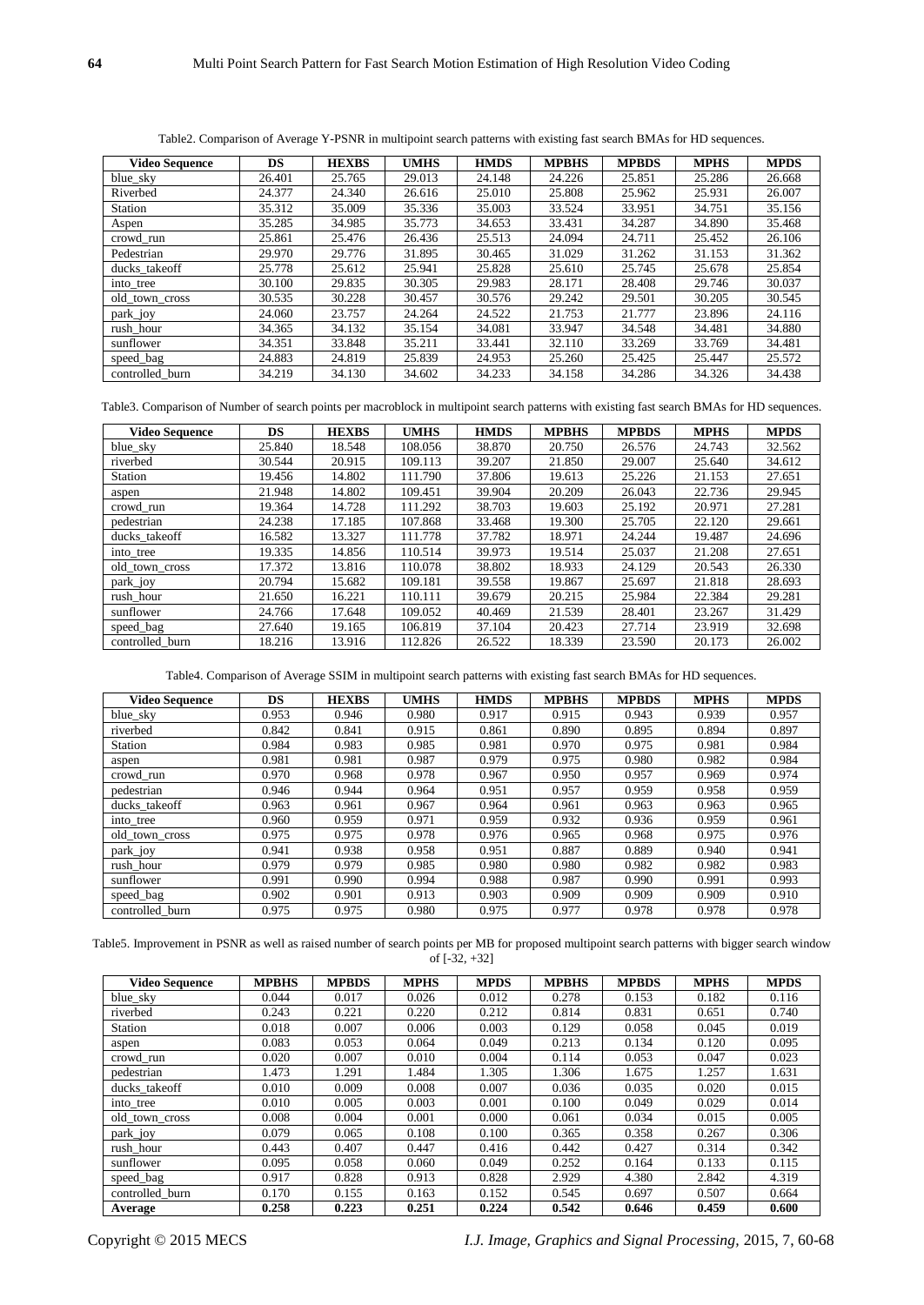

Fig.10. Comparison of Average Y-PSNR with existing fast search BMAs using Speed bag video sequence



Pedestrian Video Sequence (1080p)

Fig.11. Comparison of Average Y-PSNR with existing fast search BMAs using Pedestrian video sequence



Fig.12. Comparison of Average Y-PSNR with existing fast search BMAs using Rush hour video sequence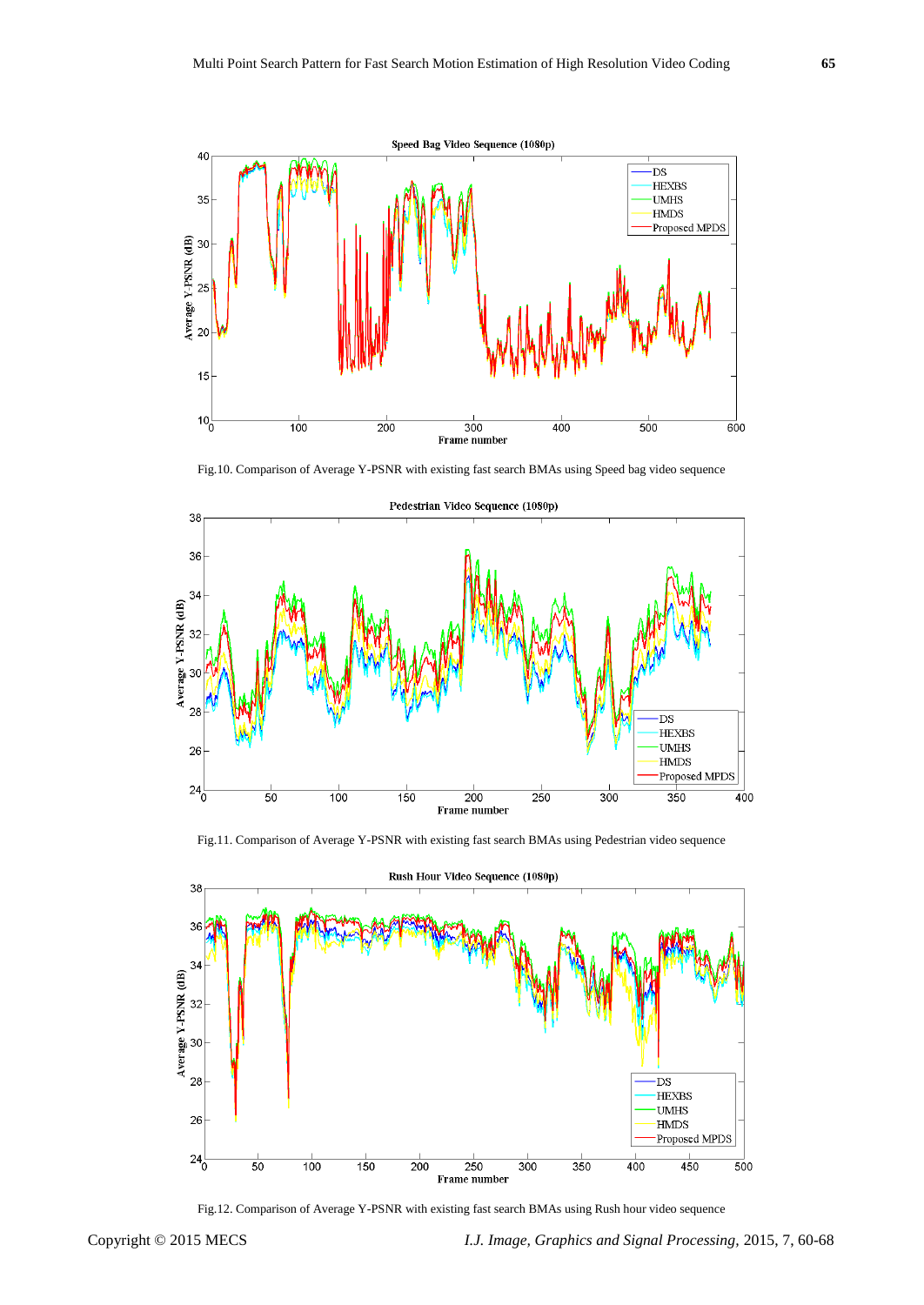

Fig.13. Comparison of number of search points / macroblock with existing fast search BMAs using Speed bag video sequence



Fig.14. Comparison of number of search points / macroblock with existing fast search BMAs using Pedestrian video sequence



Fig.15. Comparison of number of search points / macroblock with existing fast search BMAs using Rush hour video sequence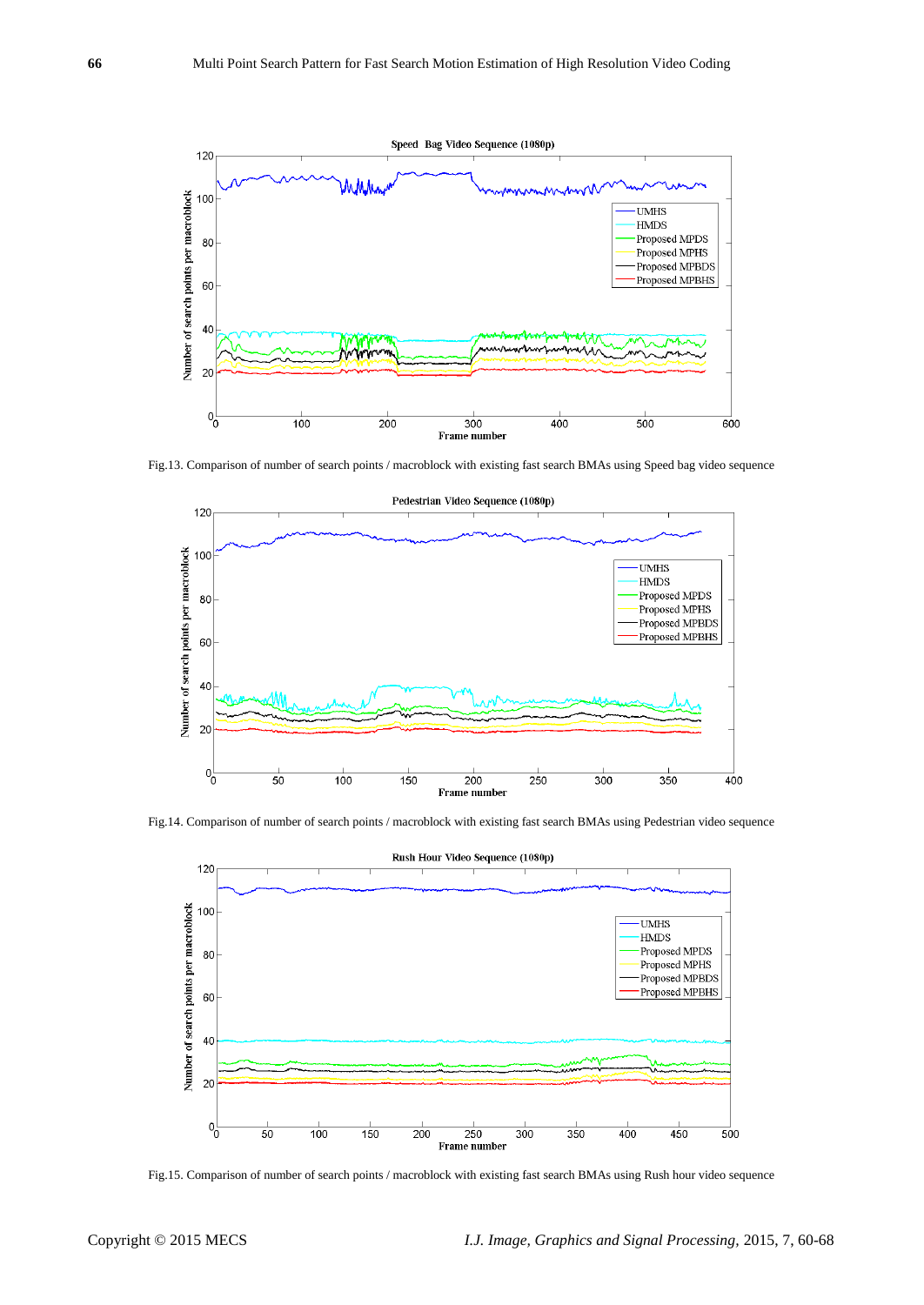For better quality of encoding MPDS and for fast execution MPBHS search patterns are preferable.

## V. CONCLUSION

In this paper multipoint search patterns are suggested for high resolution video coding. Search shape are chosen such that all direction in search area are covered uniformly while progressing search and identification of MV at edge or corner of the window is faster compared to existing fast search BMAs. Variants are proposed such that initial candidate CMBs are at same location and from second iteration onwards search shape is repeated hence hardware implementation is uncomplicated. MPDS utilize maximum number of search points to offer best quality of encoding among MPBHS, MPBDS, MPHS and MPDS and also outperform compared to existing fast search BMAs like UMHS and HMDS for all measurable parameters. For HD and QFHD video sequences due to bigger size of frame, motion is in wide range. To tackle such MVs, multipoint search patterns do better than existing BMAs for reaching at far location in search window.

#### **REFERENCES**

- [1] H. Standard, G. J. Sullivan, J. Ohm, W. Han, and T. Wiegand, "Overview of the High Efficiency Video Coding," vol. 22, no. 12, pp. 1649–1668, 2012.
- [2] M. E. Rizkalla, P. Salama, M. El-sharkawy, and M. Sushmitha, "Hardware implementation of Block-based Motion Estimation for real time applications," *J. VLSI Signal Process.*, pp. 139–159, 2007.
- [3] J. Kim and T. Choi, "A fast Three-step search algorithm with minimum checking points unimodal error surface assumption," IEEE Trans. Consum. Electron., vol. 44, no. 3, pp. 638–648, 1998.
- [4] W.-C. M. Lai-Man Po, "A novel Four-step search algorithm for fast block Motion Estimation," IEEE Trans. *Circuits Syst. Video Technol.*, vol. 6, no. 3, pp. 313–317, 1996.
- [5] E. Feig, "A block-based gradient descent search algorithm for block motion estimation in video coding," IEEE Trans. *Circuits Syst. Video Technol.*, vol. 6, no. 4, pp. 419–422, 1996.
- [6] A. A. K. Jo Yew Tham, Surendra Ranganath, Maitreya Ranganath, "A Novel Unrestricted Center-Biased Diamond Search Algorithm for Block Motion Estimation,‖ *IEEE Trans. Circuits Syst. Video Technol.*, vol. 8, no. 4, pp. 369–377, 1998.
- [7] S. Zhu, "A New Diamond Search Algorithm for Fast Block-Matching Motion Estimation," IEEE Trans. Image *Process.*, vol. 9, no. 2, pp. 287–290, 2000.
- [8] C. Zhu, X. Lin, and L. Chau, "Hexagon-Based Search Pattern for Fast Block Motion Estimation," *IEEE Trans. Circuits Syst. Video Technol.*, vol. 12, no. 5, pp. 349–355, 2002.
- [9] C. Cheung and L. Po, "A novel cross-diamond search algorithm for fast block motion estimation," IEEE Trans. *Circuits Syst. Video Technol.*, vol. 12, no. 12, pp. 1168– 1177, Dec. 2002.
- [10] H. Jia and L. Zhang, "Directional diamond search pattern for fast block motion estimation," *Electron. Lett.*, vol. 39, no. 22, pp. 2–3, 2003.
- [11] C. Cheung and L. Po, "Novel Cross-Diamond-Hexagonal Search Algorithms for Fast Block Motion Estimation," *IEEE Trans. Circuits Syst.*, vol. 7, no. 1, pp. 16–22, 2005.
- [12] T. Tsai and Y. Pan, "A Novel 3-D Predict Hexagon Search Algorithm for Fast Block Motion Estimation on H.264 Video Coding,‖ *IEEE Trans. Circuits Syst. Video Technol.*, vol. 16, no. 12, pp. 1542–1549, 2006.
- [13] X. Jing, L. Chau, and S. Member, "An Efficient Three-Step Search Algorithm for Block Motion Estimation,' *IEEE Trans. Multimed.*, vol. 6, no. 3, pp. 435–438, 2004.
- [14] Y. Yan and S. Meng, "A New Hybrid Search Scheme for Video Motion Estimation," *J. Converg. Inf. Technol.*, vol. 6, no. 3, pp. 106–112, 2011.
- [15] S. Huang, C. Cho, and J. Wang, "Adaptive Fast Block-Matching Algorithm by Switching Search Patterns for Sequences With Wide-Range Motion Content," IEEE *Trans. Circuits Syst. Video Technol.*, vol. 15, no. 11, pp. 1373–1384, 2005.
- $[16]$  K. Ng, L. Po, K. Wong, C. Ting, and K. Cheung, "A Search Patterns Switching Algorithm for Block Motion Estimation,‖ *IEEE Trans. Circuits Syst. Video Technol.*, vol. 19, no. 5, pp. 753–759, May 2009.
- [17] Z. Chen, J. Xu, Y. He, and J. Zheng, "Fast integer-pel and fractional-pel motion estimation for H.264/AVC," *J. Vis. Commun. Image Represent.*, vol. 17, no. 2, pp. 264–290, Apr. 2006.
- [18] H. J. Hsieh, C. C. Lin, and Y. Lin, "Multi-direction search" algorithm for block motion estimation in H.264/AVC," *IET Image Process.*, vol. 3, no. 2, pp. 88–99, Apr. 2009.
- [19] W. Hsu, T. Yu, and J. Guo, "Enhanced Block Motion Estimation Based on Threshold-Aware Two-Path Search Method," *J. Converg. Inf. Technol.*, vol. 5, no. 5, pp. 99– 110, 2010.
- $[20]$  L. Po, K. Ng, K. Cheung, K. Wong, and C. Ting, "Novel Directional Gradient Descent Searches for Fast Block Motion Estimation,‖ *IEEE Trans. Circuits Syst. Video Technol.*, vol. 19, no. 8, pp. 1189–1195, 2009.
- [21] A. Nayak, B. Biswal, and S. K. Sabut, "Evaluation and Comparison of Motion Estimation Algorithms for Video Compression," Int. J. Image, Graph. Signal Process., vol. 4, no. 2, pp. 9–18, 2012.
- [22] S. Acharjee and C. Sheli, "Fuzzy Logic Based Four Step Search Algorithm for Motion Vector Estimation .," *Int. J. Image, Graph. Signal Process.*, vol. 4, no. 4, pp. 49–55, 2012.
- [23] M. Porto, A. Silva, S. Almeida, E. Costa, and S. Bampi, "Motion Estimation Architecture Using Efficient Adder-Compressors for HDTV Video Coding," *J. Integr. Circuits Syst.*, vol. 5, no. 1, pp. 78–88, 2010.
- [24] T.-H. Tsai and Y.-N. Pan, "High Efficiency Architecture Design of Real-Time QFHD for H.264/AVC Block Motion Estimation,‖ *IEEE Trans. Circuits Syst. Video Technol.*, vol. 21, no. 11, pp. 1646–1658, 2011.
- [25] J. Vanne, E. Aho, and K. Kuusilinna, "A Configurable Motion Estimation Architecture for Block-Matching Algorithms,‖ *IEEE Trans. Circuits Syst. Video Technol.*, vol. 19, no. 4, pp. 466–476, 2009.
- [26] O. Ndili and T. Ogunfunmi, "Algorithm and Architecture Co-Design of Hardware-Oriented, Modified Diamond Search for Fast Motion Estimation in H.264/AVC," IEEE *Trans. Circuits Syst. Video Technol.*, vol. 21, no. 9, pp. 1214–1227, 2011.
- [27] "YUV video repository." [Online]. Available: http://media.xiph.org/video/derf/.